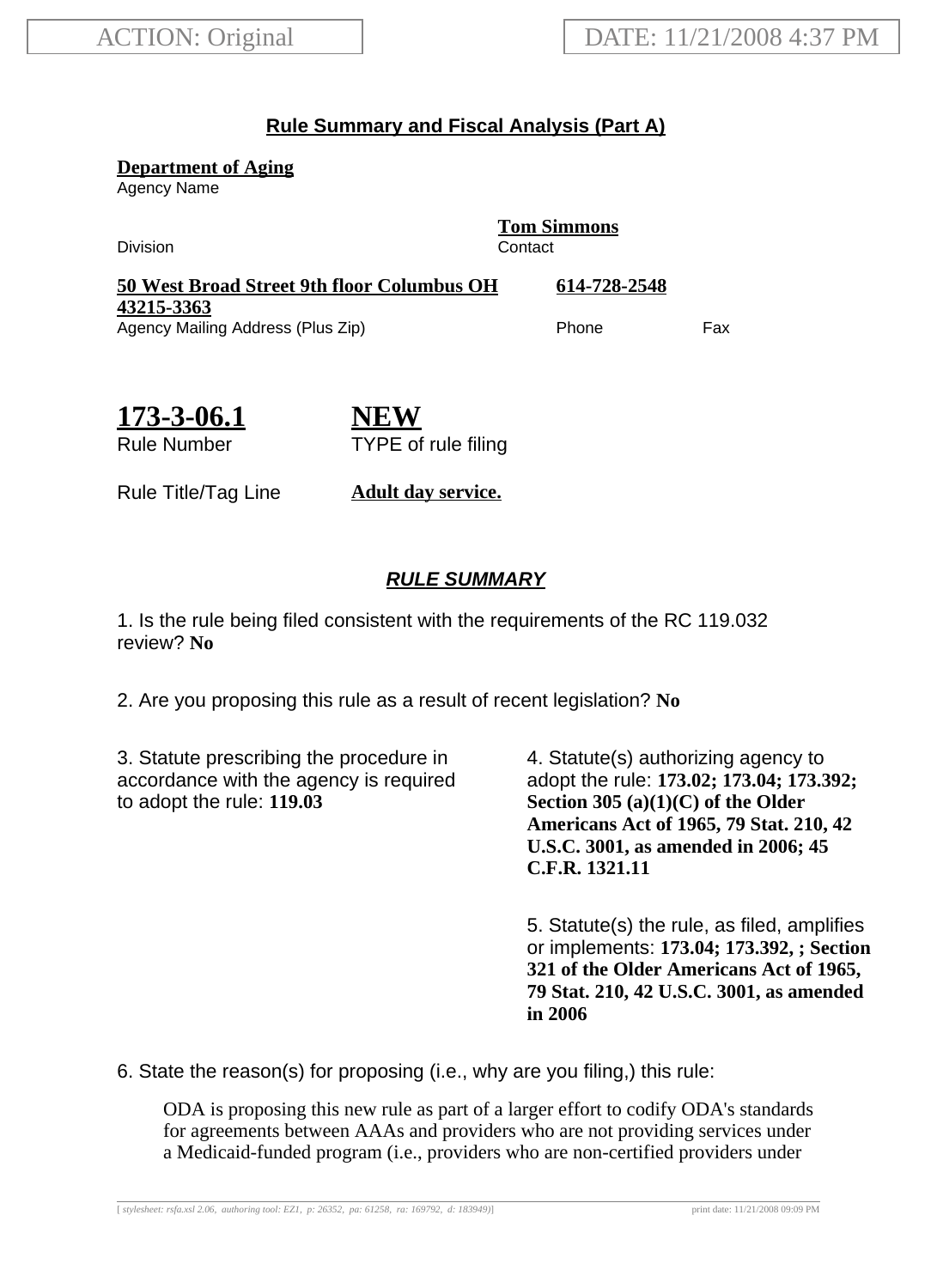section 173.392 of the Revised Code). This effort will bring ODA into compliance with sections 173.04 and 173.392 of the Revised Code, Section 305 (a)(1)(C) of the Older Americans Act, and 45 C.F.R. 1321.11.

7. If the rule is an AMENDMENT, then summarize the changes and the content of the proposed rule; If the rule type is RESCISSION, NEW or NO CHANGE, then summarize the content of the rule:

This proposed new rule regulates adult day service for non-certified providers paid through means of a provider agreement entered into with an AAA. Specifically, the rule:

1. Defines the terms "adult day service" and "direct-care staff";

2. Itemizes the minimum requirements for an adult day service; including general requirements (e.g., conduct an initial assessment, conduct a health assessment, provide transportation to and from the facility, draft a care plan, obtain physician authorizations, interdisciplinary care conference, provide activities, provide lunch and snacks), facilities requirements (e.g., separate space for adult day services from other services in the same facility, compliance with the Americans with Disabilities act, a storage space for medications, a storage space for toxic substances, a toilet for every ten adult-day-service consumers present, a bathing facility, an emergency safety plan, evacuation drills, fire extinguishers, and smoke alarms), and staff requirements (e.g., staffing levels, activities staff, qualifications, initial training, continuing education, and performance reviews for the staff of a provider); and,

4. Establishes the units of an adult day service.

8. If the rule incorporates a text or other material by reference and the agency claims the incorporation by reference is exempt from compliance with sections 121.71 to 121.74 of the Revised Code because the text or other material is **generally available** to persons who reasonably can be expected to be affected by the rule, provide an explanation of how the text or other material is generally available to those persons:

*This response left blank because filer specified online that the rule does not incorporate a text or other material by reference.*

9. If the rule incorporates a text or other material by reference, and it was **infeasible** for the agency to file the text or other material electronically, provide an explanation of why filing the text or other material electronically was infeasible:

*This response left blank because filer specified online that the rule does not*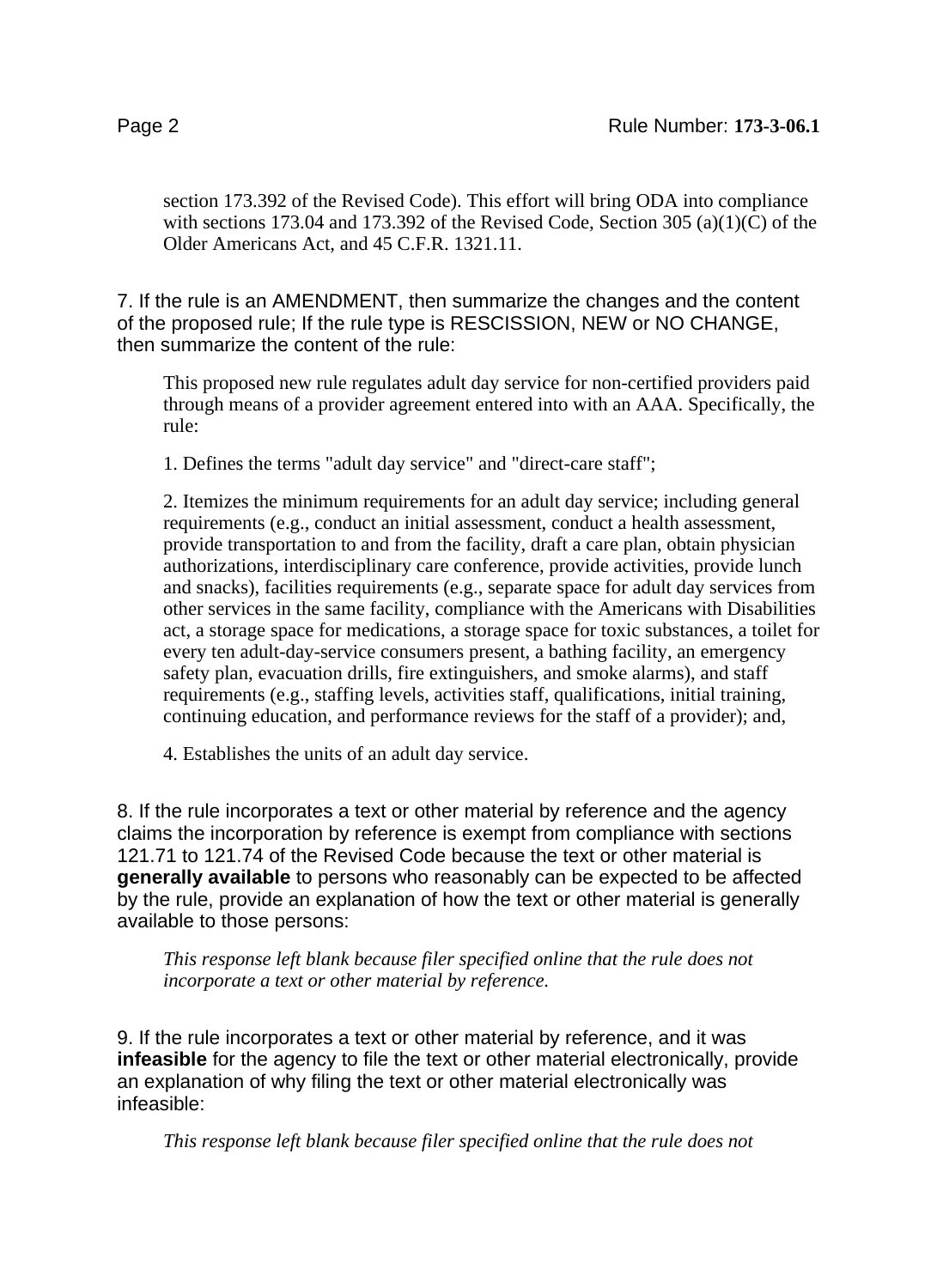*incorporate a text or other material by reference.*

10. If the rule is being **rescinded** and incorporates a text or other material by reference, and it was **infeasible** for the agency to file the text or other material, provide an explanation of why filing the text or other material was infeasible:

*Not Applicable.*

11. If **revising** or **refiling** this rule, identify changes made from the previously filed version of this rule; if none, please state so:

*Not Applicable.*

12. 119.032 Rule Review Date:

(If the rule is not exempt and you answered NO to question No. 1, provide the scheduled review date. If you answered YES to No. 1, the review date for this rule is the filing date.)

NOTE: If the rule is not exempt at the time of final filing, two dates are required: the current review date plus a date not to exceed 5 years from the effective date for Amended rules or a date not to exceed 5 years from the review date for No Change rules.

## **FISCAL ANALYSIS**

13. Estimate the total amount by which this proposed rule would **increase / decrease** either **revenues / expenditures** for the agency during the current biennium (in dollars): Explain the net impact of the proposed changes to the budget of your agency/department.

This will have no impact on revenues or expenditures.

\$0.00

ODA does not anticipate that the proposed adoption of this new rule would have any impact on the biennial budget established for ODA by the General Assembly because this proposed new rule should not create any expenses unforeseen when the General Assembly appropriate funds to ODA in Am. Sub. H. B. No. 119 (127th G. A.).

14. Identify the appropriation (by line item etc.) that authorizes each expenditure necessitated by the proposed rule: